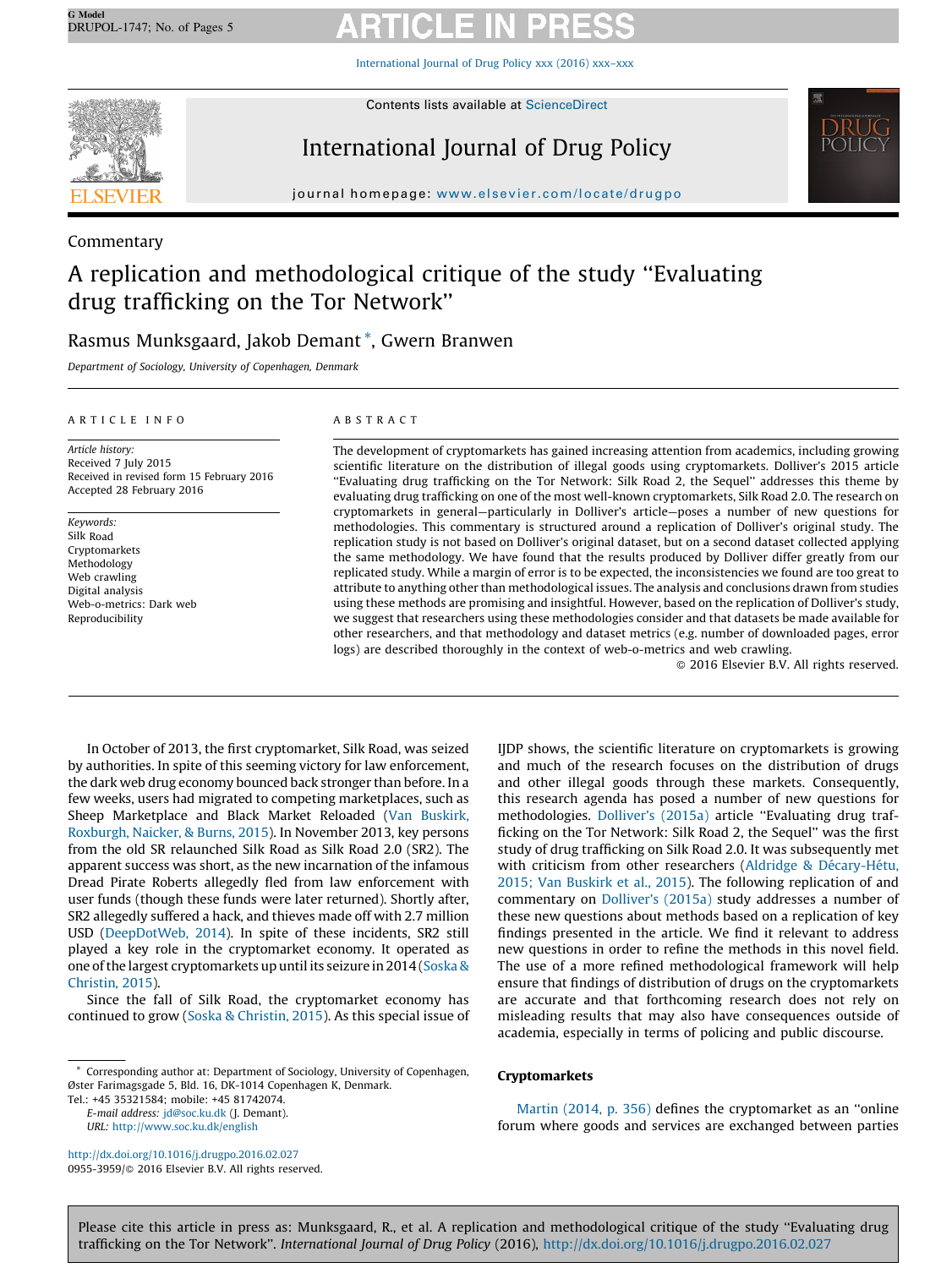2 **R. Munksgaard et al. / International Journal of Drug Policy xxx (2016) xxx–xxx** 

who use digital encryption to conceal their identities.'' Essentially cryptomarkets operate as websites similar to eBay with a range of privacy and security-enhancing technologies [\(Barratt,](#page-4-0) 2012). First, they are located on the dark web (typically on the Tor network) as hidden services. Therefore, it is impossible to locate the server using traditional means and the sites can therefore operate without the risk of shutdowns due to law enforcement intervention. This requires the user to download and use special software (e.g. Tor) to access the site. Typically, the cryptocurrency bitcoin is used for transactions, as this allows a higher degree of anonymity than other means of transactions (e.g. Western Union, credit cards, PayPal).

The similarity between cryptomarkets and eBay-like websites is to be found in the decentralized structure in which many different vendors operate on the site, with the site only providing the means for transactions and review system. The review system, in which users post a rating of the service provided (e.g. product, shipping), provides a good measure of the economics of cryptomarkets and has been used in a number of studies of the cryptomarket economy (Aldridge & Décary-Hétu, 2014; Christin, 2013; Dolliver 2015a, 2015b; Soska & [Christin,](#page-4-0) 2015). Thus, due to the public nature of cryptomarkets, it is possible to ascertain information on the scale of the economy.

In spite of some success by law enforcement to seize sites and arrest operators (Europol, 2014; Van Buskirk, [Roxburgh,](#page-4-0) Farrell, & [Burns,](#page-4-0) 2014) the cryptomarket economy has grown rapidly since 2011 in which the first site, Silk Road, launched. [Christin](#page-4-0) (2013) estimated that Silk Road grossed 1.2 million USD monthly in 2012 and Soska and [Christin](#page-4-0) (2015) found that daily revenues on cryptomarkets in 2014 reached as high as 600,000 USD daily.

### Web-o-metrics and web crawling

Dolliver's study is based on what is termed ''web-o-metrics.'' Björneborn and [Ingwersen](#page-4-0) (2004 p. 1216) defines web-o-metrics as ''(1) Web page content analysis; (2) Web link structure analysis; (3) Web usage analysis (including log files of users' searching and browsing behavior); (4) Web technology analysis (including search engine performance).'' This broad definition draws upon bibliometric and scientometric applications of online data. More broadly, web-o-metrics can be thought of as ''the quantitative study of Web-related phenomena'' [\(Thelwall](#page-4-0) et al., [2005](#page-4-0)). The common use of online data for cryptomarket research consists of downloading, or ''mirroring,'' an entire website (Aldridge & Décary-Hétu, 2014; Dolliver 2015a, 2015b; Soska & [Christin,](#page-4-0) 2015). This form of data collection can more specifically be referred to as web crawling (Olston & [Najork,](#page-4-0) 2010, p. 176). Web crawling is, for example, employed by search engines that crawl and index pages that may be queried by a user. As web crawling is the central method for the analysis of data within this new field of cryptomarket research, we will focus specifically on this aspect of the methods.

When deploying, the web crawler first visits and downloads a page. From this page, links to other pages are downloaded. These are then subsequently crawled and downloaded. Depending on the instructions the crawler is given, it may download the entire website or crawl to a certain depth. For example, the crawler may be instructed to download and follow the links available on the first page but not to follow links on subsequent pages. When the available pages on a website are downloaded (which are identified by following links available on it) the researcher is in possession of a ''mirror'' of the website. This mirror may be browsed on a personal computer or utilized for data extraction using programming. The mirror is a copy of the website on the date that the individual pages were downloaded, and it is therefore a static image in time. The application collecting the data may be designed by a researcher (Aldridge & Décary-Hétu, 2014; Soska & Christin, [2015\)](#page-4-0) or a pre-packaged solution such as HTTrack ([Christin,](#page-4-0) 2013). The researcher defines some rules—for example, to exclude images from the download ([Christin,](#page-4-0) 2013; Dolliver 2015a, 2015b) or a time period before each request. The web crawls, or mirrors, of Silk Road 2.0 that we utilize for this replication are downloaded using wget, an application for website mirroring.

### Dolliver (2015) study

Dolliver crawled and downloaded SR2 in August and September 2014. The study produced the following findings: Of the 1834 unique items for sale, 348 were drug items, 145 distinct vendors shipped drugs from 19 countries, and the U.S. was the primary origin and destination country for drugs. Dolliver further concluded that SR2 did not primarily deal in drugs but in eBooks and other non-drug items and that drug-related items only accounted for 1% of the number of transactions ([Dolliver,](#page-4-0) 2015b, p. 1117). After publication of the article, criticisms of the results were voiced. Aldridge and Décary-Hétu (2015) describe the results as expressing a ''radical discontinuity'' between SR2 and its predecessor, arguing that the data seemed flawed, was not in agreement with measurements by other researchers, and that it should have been subject to extensive validity checks given this radical discontinuity. This argument is supported by the measurements of Van [Buskirk](#page-4-0) et al. (2015) who found that in this period, SR2 offered 9103 drug items for sale from 519 vendors. [Dolliver](#page-4-0) [\(2015a\)](#page-4-0) subsequently responded that the data had been subject to extensive validity checks, and that Aldridge and Décary-Hétu [\(2015\)](#page-4-0) relied on data that had not been subject to peer-review. Based upon the discussion following the publication of the article, we attempt to reproduce the most basic findings of the study: The number of vendors and items for sale.

The methodology of Dolliver's study is described as:

To capture publicly available data from Silk Road 2, HTTrack (a free, offline browser) was employed in order to obtain a mirrored copy of the website maintaining the site's original link structure. [. . .] This was fairly time-consuming as the crawler had to be pointed multiple levels deep before it was able to reach individual advertisements; simply instructing the software to mirror the site was not enough. HTTrack was instructed to only mirror HTML text and not to include images (capturing images substantially slows down the progress of the crawling software and produces unnecessary data). On September 3rd, 2014 a complete crawl of Silk Road 2 was conducted, which required approximately 7 h and 18 min and produced a file size of 84.4 MB. ([Dolliver,](#page-4-0) 2015b, p. 1117)

This description of the crawls clarifies a number of points. We do, however, find that it also lacks some information, which raises the following questions: (1) How many unique pages were downloaded? (2) How many errors were produced (e.g. ''Page not found'')? (3) How were these data extracted? (4) How were the frequent disruptions in the availability of the site handled?

In particular, we would like to see a description of handling errors (pages not found due to server downtime), dataset size metrics, and data extraction. This information is vital in order to evaluate and review this methodology, especially given this paper's surprising finding that 19% of the items on SR2 were drug-related and that these only constituted 1% of the number of transactions. This absent information, especially regarding how these data were checked for inconsistencies, makes it difficult to understand how these results were produced and what considerations should be taken in evaluating them. It might not be necessary to provide answers to all of these questions, as it is not a "methods-centric" paper ([Dolliver,](#page-4-0) 2015a); however, as the results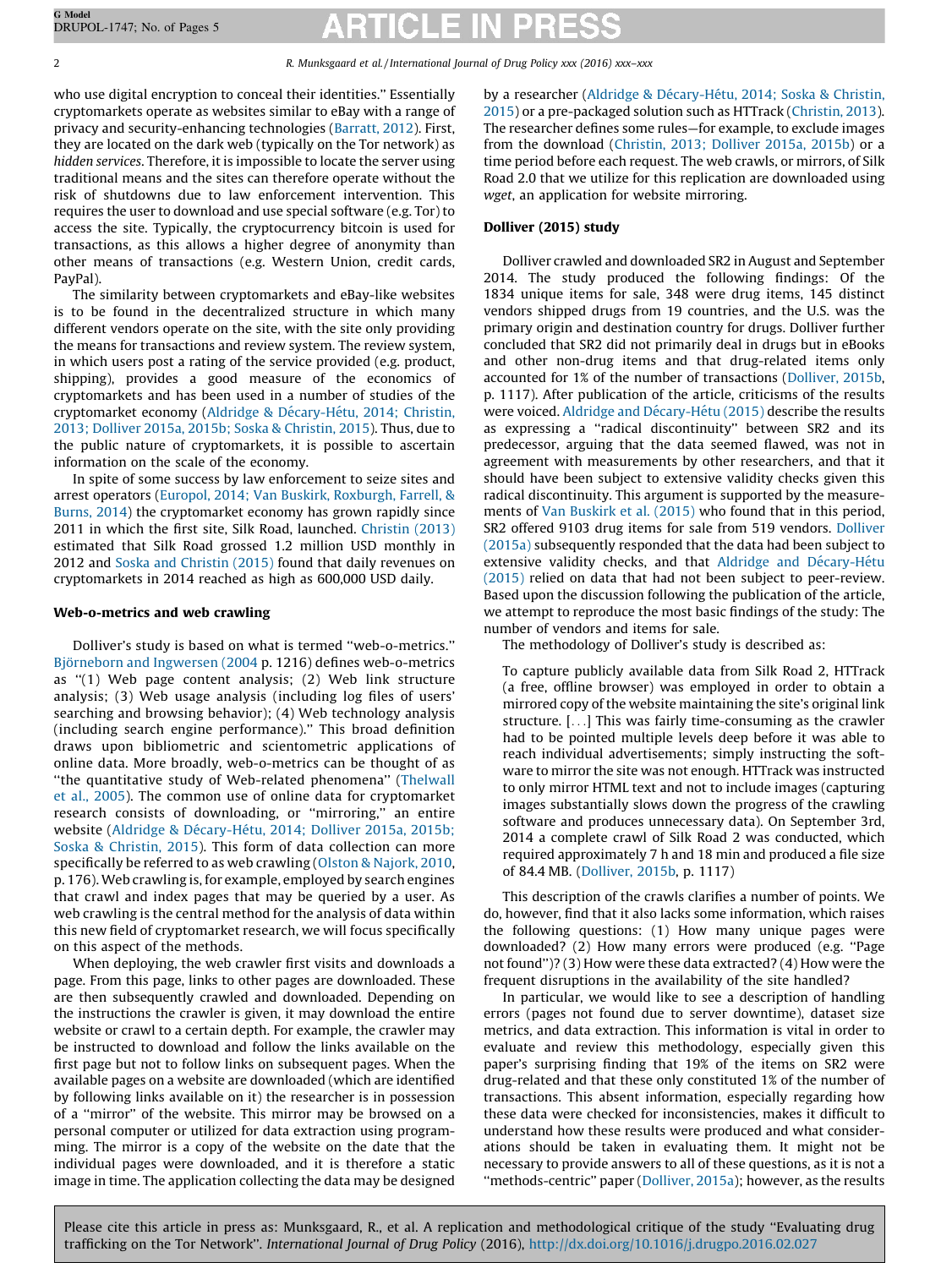<span id="page-2-0"></span>are highly surprising, a more thorough description of methodology is vital. In particular, it is unclear what is meant by the paragraph on tuning the crawler to go to a certain ''multiple levels deep'' ([Dolliver,](#page-4-0) 2015b, p. 1117). The crawler should download all pages of interest on the website to ensure that all listings of products are downloaded.

# Replication of study

It is not fully clear what data Dolliver bases the analysis on. It is unclear whether it was based on crawls in both August and September or only the full crawl in September. We therefore assume that it is only based on the crawl on September 3 and that data from the test crawls were not included. Dolliver has not been able to provide us the original dataset due to a non-disclosure agreement, and we have therefore replicated the study using a publicly available dataset gathered by independent researcher Gwern Branwen which is part of a larger collection of cryptomarket-related datasets contributed to by a number of individuals ([Branwen](#page-4-0) et al., 2015). Though [Dolliver](#page-4-0) (2015a) and the research team has argued that the data collected by Branwen is ''not a credible source to use as evidence to discredit peer-reviewed work,'' because of the non-disclosure agreement, it is the only way to publicly assess the validity of the study. While the results presented by Dolliver may have been subjected to peer-review ([Dolliver,](#page-4-0) 2015a), the data is not available for public scrutiny, and it is not clear whether reviewers have had access to the data ([Dolliver,](#page-4-0) 2015a). [Branwen](#page-4-0) et al.'s (2015) data, however, is publicly available with configuration files, description of its shortcomings, and contributions from other researchers.

We acknowledge that our replication is based on data not entirely similar to that used by Dolliver. However, we believe conclusions can still be drawn from this replication. Ideally, we measure the same phenomena, SR2 from August to September 2014, using the same methodology. As such, the results should not differ to a great extent. We reproduced Dolliver's study based on nine crawls collected between August 4 and September 10 by Branwen. All of these crawls are partial, meaning that the whole website has not been downloaded or mirrored, which we attribute to the frequent downtime of SR2. Our data should therefore be considered as large samples of varying size over a given period, rather than absolute images of the site, whereas Dolliver's study is presented as a complete crawl [\(Dolliver,](#page-4-0) 2015b, p. 1116). We further note that errors were not logged during the crawls we study.

Dolliver's study is primarily concerned with the different types and numbers of items for sale on SR2. In order to ensure accuracy, it is important to critically review the material that is crawled. In our review of the data used for the analysis, we noticed that some items for sale on SR2 had very similar URLs; we found these items to be highly similar (identical product descriptions and prices), though differing in regards to certain properties (shipping destination and reviews). For example, we observed a URL ending

| <b>Table 1</b>         |  |
|------------------------|--|
| Description of crawls. |  |

with ''/items/1-gram-organic-og-kush-chocolate-kush-ships-fromfinland'' and one with ''/items/1-gram-organic-og-kush-chocolatekush-ships-from-finland-ananas\_xpress''. These items should be considered different listings (because the website presents them as such) and were therefore not removed from the dataset.

As the crawls are partial, this replication study follows a methodology that allows for extracting as much data as possible. In the case of a complete crawl, we could have identified the number of items for sale simply by counting pages matching a particular URL structure (e.g. ''/items/1-gr-cannabis'' designating an item or ''/users/swazibudbud888'' designating a vendor). However, as the dataset is partial, we searched all downloaded pages, including both listings by categories and sub-categories, vendor profiles, and so forth to produce a more complete analysis. To do this, we first identify the total number of pages of interest (pages containing raw HTML). From these, we extract all links present on each page. Finally, we identify the number of unique vendors and items by counting identified links referring to pages for these vendors and items.

Note that we do not merely count the number of downloaded pages matching the URL structure, but the actual links present on all pages. This gives a fuller picture of available items while simultaneously providing an idea as to how complete a crawl is. This method is comparing the number of downloaded pages to the number of links found in those that have not been crawled. Table 1 describes the crawls. It does not provide an account for pages identified in the pages that have not been downloaded. Therefore, it is likely that even more links, and thus vendors and items, are present though not identified because of the partialness of the crawls.

To properly assess the validity of the results, we also applied other methods of measuring the number of items. We extracted items listed under categories, and we identified items and vendors through successfully downloaded pages using the URL (''/items/'', ''/users/''). Both of these showed roughly the same results, though identified fewer items and vendors, which we attribute to the partialness of the crawl.

#### Results

The replication based on the partial crawls described above does not find numbers of items for sale on SR2 that resemble those presented by Dolliver. Both in August and September, we find that the number of items and vendors is much higher than those measured by Dolliver. In September, at which time Dolliver conducted a ''complete crawl'' of Silk Road [\(Dolliver,](#page-4-0) 2015b, p. 1116), we find a much higher number of vendors and items both on September 2 and 10. Combining these data, we find in total 581 unique vendors and 12,259 unique items for sale in these two crawls, and in total, we observe 18,513 unique items in the dataset. These are the items and vendors which appear in either one or more crawls. None of these are complete crawls of SR2. Yet, in spite of this, the number of items and vendors found is much greater

| Date       | Links found in downloaded pages | Downloaded pages | Crawl completeness | Items  | Vendors |
|------------|---------------------------------|------------------|--------------------|--------|---------|
| 2014-08-04 | 206.866                         | 63.522           | 30.71%             | 12.558 | 560     |
| 2014-08-09 | 198.402                         | 84.266           | 42.47%             | 9283   | 463     |
| 2014-08-11 | 25.116                          | 3539             | 14.09%             | 5588   | 414     |
| 2014-08-17 | 305.838                         | 103.854          | 33.96%             | 13.987 | 561     |
| 2014-08-23 | 200.711                         | 115.976          | 57.78%             | 9072   | 478     |
| 2014-08-27 | 226.997                         | 100.546          | 44.29%             | 14.534 | 560     |
| 2014-08-30 | 171.256                         | 67.507           | 39.42%             | 13.701 | 544     |
| 2014-09-02 | 59.779                          | 13.093           | 21.90%             | 9455   | 517     |
| 2014-09-10 | 108.269                         | 60.209           | 55.61%             | 8682   | 489     |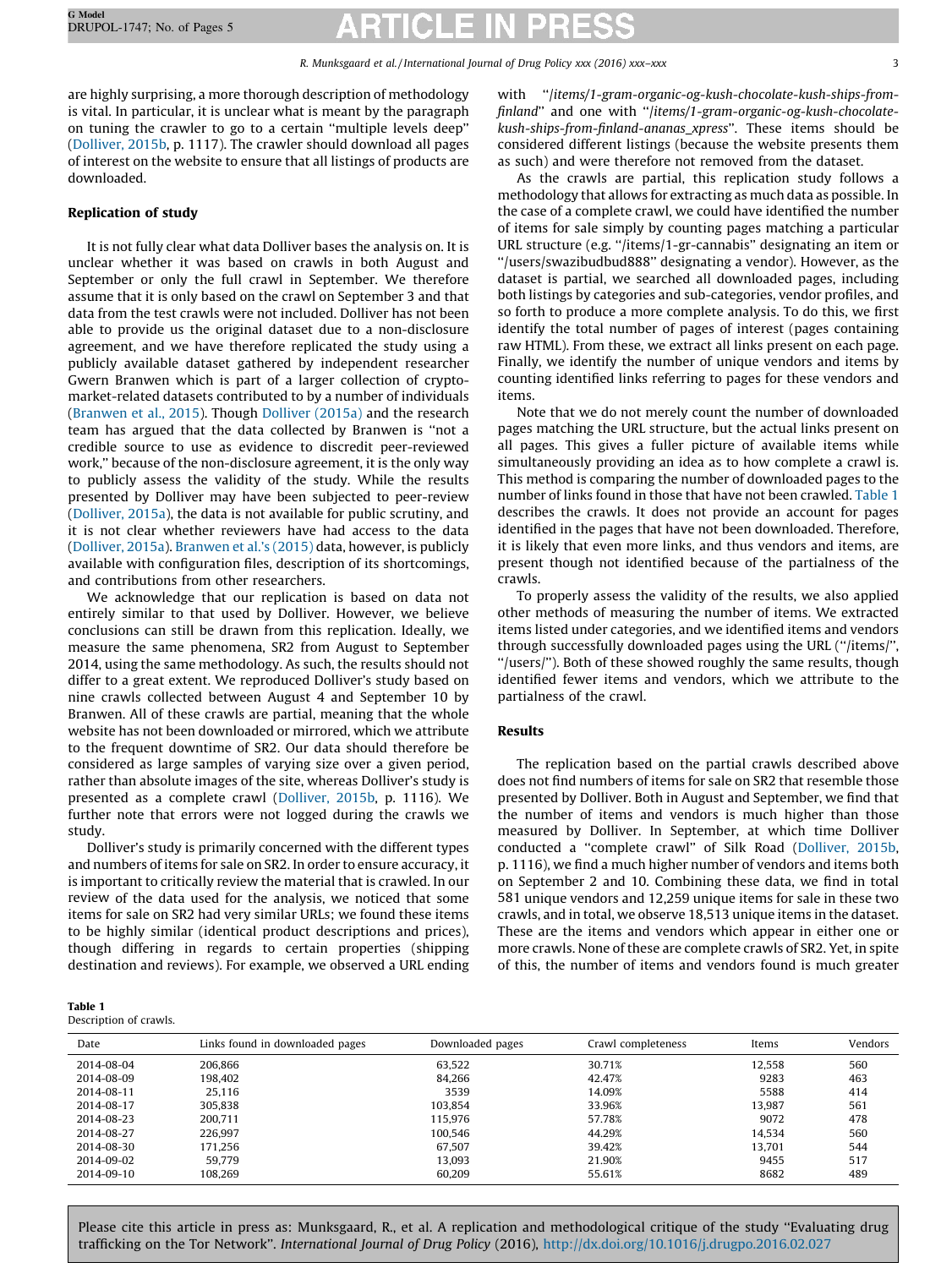#### 4 R. Munksgaard et al. / International Journal of Drug Policy xxx (2016) xxx–xxx

than Dolliver's findings. Thus, though our data should identify fewer items and vendors than Dolliver because the crawls are partial, at no point do we observe anything that resembles the results presented by Dolliver.

Dolliver argues that the number of available items on SR2 was lower than advertised by SR2 administrators in the sidebar. When logged in on SR2, users would be able to view the number of items in a particular category. According to Dolliver, these were inflated. To review whether this was the case, we can compare the total number of unique items observed in the period (18,513) to the number of items listed in the sidebar. These are the items that have appeared at least once in a crawl. The lowest number we observed in the sidebar (the sum of all items in categories, excluding subcategories) at the start of a crawl was 15,723, with a maximum of 16,549. From August to September, we observed more unique items (18,513) in nine partial crawls than SR2 listed during this period in its sidebar. However, we know from previous studies of the original SR that listings (on average) were taken down after a number of weeks ([Christin,](#page-4-0) 2013). This means that this measure is not precise, as we are comparing the number of items observed throughout the period with the number of items listed in the sidebar. With only partial crawls at our disposal, it is our best estimate. A preferred strategy would have been to compare a complete crawl to the number of listings in the sidebar. As such, we cannot dismiss the conclusion that SR2 manipulated the number of items for sale based on only partial crawls. To fully replicate this result, we would need a complete crawl of the site. However, in reviewing our data, we found no indication that SR2 inflated numbers to the degree [Dolliver](#page-4-0) (2015b, p. 1117) found. It should be noted, however, that an unintended inflation of listings may have occurred in the form of the almost identical listings we found. This means that some items may have been listed multiple times, thus inflating the number of listings.

#### Discussion

The findings from the replication of Dolliver's study suggest that the results are misleading due to incomplete crawls. [Dolliver](#page-4-0) [\(2015a\)](#page-4-0) has refuted this, arguing that the data were subjected to validity checks, but our results are in agreement with the criticism expressed (Aldridge & Décary-Hétu, 2015; Van Buskirk et al., 2015) and the most recent research (Soska & [Christin,](#page-4-0) 2015). We stress that we have only analyzed the number of items and vendors and have not reviewed the other findings in Dolliver's paper. It is possible that the conclusions reached by Dolliver are correct, though evidence points to the data being flawed. As pointed out by critics (Aldridge & Décary-Hétu, 2015; Van Buskirk et al., 2015), shown in recent research (Soska & [Christin,](#page-4-0) 2015), and shown in our replication, the results of Dolliver's study are in conflict with all other measurements of SR2.

This could be the result of the crawler being bogged down in the eBooks category, which, at the time, was overflowing with listings by one vendor. If the crawler then encountered an error page attempting to download listings in drug categories (e.g. "/categories/ drugs-stimulants'') containing links to items in this particular category, these would not be downloaded. This would have severely skewed the data towards the finding that SR2 did not deal primarily in drugs, which is the most controversial claim of Dolliver's study. Whether a crawl is incomplete due to website outages is simple to determine by reviewing error pages. If a web server is unavailable or experiences problems, it will produce an error page, the most well-known being "404 - Page not found." Tools for crawling and downloading a site like wget and HTTrack (used by Dolliver) do not, by default, log these events; instead, they skip the pages. For this replication we used crawls conducted by Branwen which did not incorporate error logging. While the data was still useful, an

approach to web crawling, which we suggest to other researchers, is to log errors and assess the quality of the collected data. For example, with logged errors, it is simple to produce a table of HTTP responses. Another way to assess the quality of a crawl is to examine the links that have not been downloaded. We would argue that if Dolliver had extracted all of the links from SR2 and then compared them to the downloaded pages on which the study is based (as we present in [Table](#page-2-0) 1 for the replication study), it would have shown that the crawl was (as we concluded) only partial.

It is admirable that researchers outside computer and information science use new tools such as web crawling for their research. These tools allow us to follow a number of new research agendas within social science as evidenced in the growing literature on cryptomarkets utilizing these methodologies. The novelty of these methods within social science does, however, call for a discussion of methods. Soska and [Christin](#page-4-0) (2015) provide a good discussion of the difficulties of web crawling. Such refinement in methods and their descriptions would make it possible for other researchers to evaluate (or reproduce) results. We believe it is vital that the research community not omit methodological details, especially when we move over to a new set of tools. The magnitude of Soska and Christin's study, however, does require a thorough approach. For small-scale studies utilizing web crawling, we suggest four measures for quality assessment inspired by this replication study. We believe that these four measures would have served to avoid flawed results from web crawling methodologies and suggest that the following considerations be undertaken in future studies using web crawling:

- (1) Error logging and quality assessment: When crawling websites, researchers should examine the quality of their data. For example, cryptomarkets will often experience downtime, which can halt a crawl. If the errors encountered by the crawler (e.g., ''Page not found'') are logged, researchers can examine the number of pages that were not downloaded. These can be downloaded later when the site is online again. If errors are not logged, an alternative approach is to identify all internal links in the downloaded pages and compare them to the list of downloaded pages. This would identify pages that have not been downloaded.
- (2) Validity checks of downloaded content: Downloaded content should be subject to qualitative assessment to ensure the validity. As an example, when crawling cryptomarkets, the crawler may suddenly log out due to technical issues, thus leading it to download pages that simply prompt the crawler to log in. However, it is not certain that the crawler will detect this. The researcher, however, can easily assess whether this is the case by identifying all of these pages. For example, the researcher may search the pages for the text string ''Please log in.'' Alternatively, custom-built crawlers may alert the operator upon login expiration, HTTP errors, or other errors.
- (3) Peer-reviewed quality assessment: Peer review could be strengthened by supporting open access to the dataset. While it can be preferable not to share entire datasets for ethical reasons (Décary-Hétu & Aldridge, 2015, p. 132), we suggest at least providing an error log (e.g. a table of HTTP responses), the number of downloaded pages (for comparison against other crawls), and the configuration of the tools employed. In a case such as this, where several people studied and crawled markets, it may also prove fruitful to consult both colleagues in academia and community insiders to ensure the validity of the results.
- (4) Methodological skepticism: When the conclusions reached are surprising (such as SR2 primarily selling eBooks), this should spur discussion and critical examination of the data. In particular, when employing new tools and methodologies such